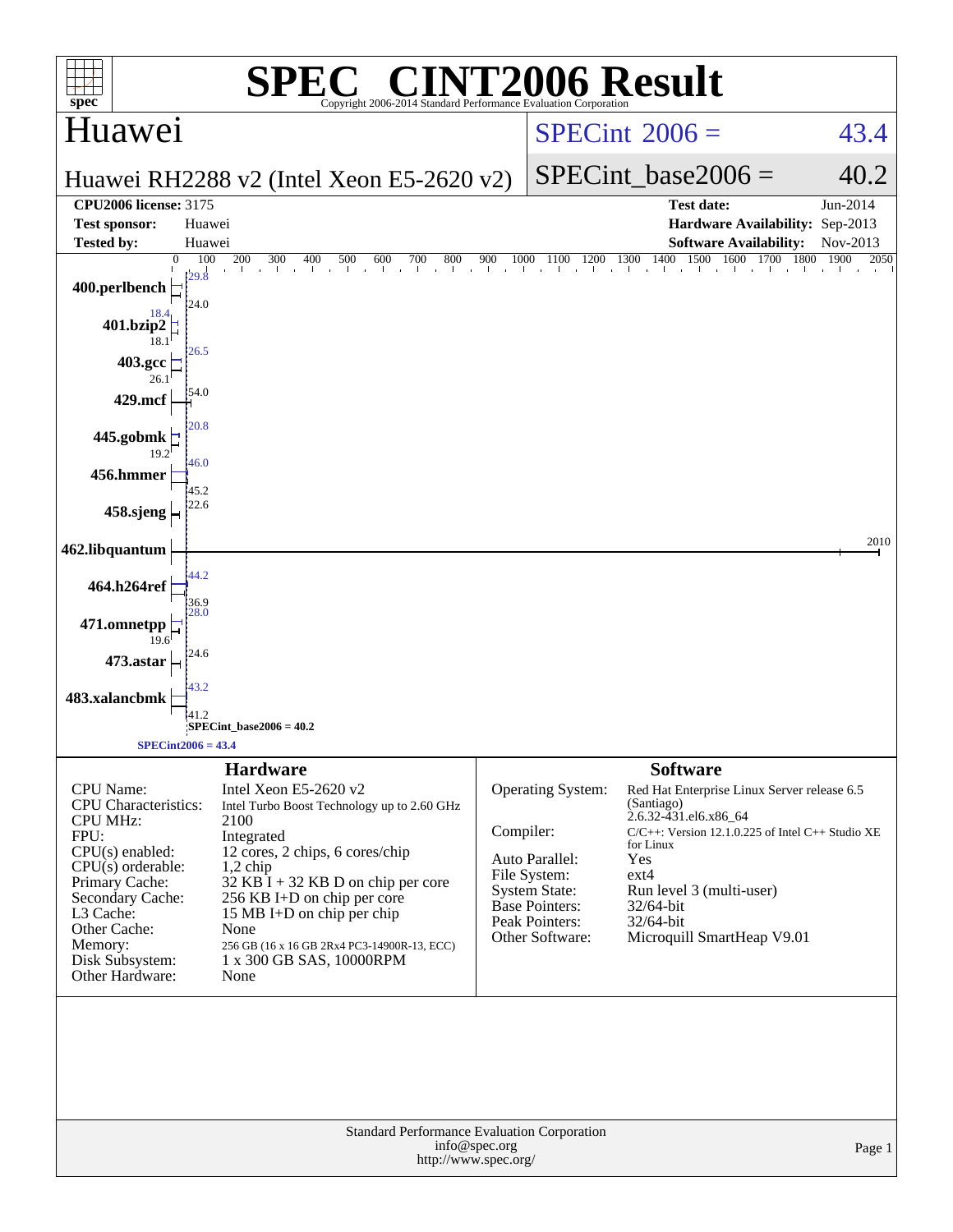

#### Huawei

### $SPECint2006 = 43.4$  $SPECint2006 = 43.4$

Huawei RH2288 v2 (Intel Xeon E5-2620 v2)

SPECint base2006 =  $40.2$ 

**[CPU2006 license:](http://www.spec.org/auto/cpu2006/Docs/result-fields.html#CPU2006license)** 3175 **[Test date:](http://www.spec.org/auto/cpu2006/Docs/result-fields.html#Testdate)** Jun-2014

**[Test sponsor:](http://www.spec.org/auto/cpu2006/Docs/result-fields.html#Testsponsor)** Huawei **[Hardware Availability:](http://www.spec.org/auto/cpu2006/Docs/result-fields.html#HardwareAvailability)** Sep-2013 **[Tested by:](http://www.spec.org/auto/cpu2006/Docs/result-fields.html#Testedby)** Huawei **[Software Availability:](http://www.spec.org/auto/cpu2006/Docs/result-fields.html#SoftwareAvailability)** Nov-2013

#### **[Results Table](http://www.spec.org/auto/cpu2006/Docs/result-fields.html#ResultsTable)**

|                    |                                                   |                | <b>Base</b>    |              |                |              |                                                     |              |                | <b>Peak</b>  |                |              |
|--------------------|---------------------------------------------------|----------------|----------------|--------------|----------------|--------------|-----------------------------------------------------|--------------|----------------|--------------|----------------|--------------|
| <b>Benchmark</b>   | <b>Seconds</b>                                    | Ratio          | <b>Seconds</b> | <b>Ratio</b> | <b>Seconds</b> | <b>Ratio</b> | <b>Seconds</b>                                      | <b>Ratio</b> | <b>Seconds</b> | <b>Ratio</b> | <b>Seconds</b> | <b>Ratio</b> |
| $400$ .perlbench   | 407                                               | 24.0           | 406            | 24.0         | 406            | 24.1         | <u>328</u>                                          | 29.8         | 328            | 29.8         | 328            | 29.8         |
| 401.bzip2          | 534                                               | 18.1           | 534            | 18.1         | 534            | 18.1         | 523                                                 | 18.4         | 523            | 18.4         | 523            | 18.4         |
| $403.\mathrm{gcc}$ | 308                                               | 26.1           | 309            | 26.1         | 308            | 26.2         | 304                                                 | 26.5         | 303            | 26.6         | 304            | 26.5         |
| $429$ .mcf         | 168                                               | 54.2           | 169            | 54.0         | 169            | 53.9         | 168                                                 | 54.2         | <u>169</u>     | 54.0         | 169            | 53.9         |
| $445$ .gobmk       | 547                                               | <u> 19.2  </u> | 547            | 19.2         | 548            | 19.1         | 503                                                 | 20.8         | 503            | 20.9         | 503            | 20.8         |
| $456.$ hmmer       | 206                                               | 45.4           | 206            | 45.2         | 206            | 45.2         | 203                                                 | 46.0         | 203            | 45.9         | 203            | 46.0         |
| $458$ .sjeng       | 536                                               | 22.6           | 536            | 22.6         | 536            | 22.6         | 536                                                 | 22.6         | 536            | 22.6         | 536            | 22.6         |
| 462.libquantum     | 10.3                                              | 2010           | 10.3           | 2010         | 10.9           | 1900         | 10.3                                                | 2010         | 10.3           | 2010         | 10.9           | 1900         |
| 464.h264ref        | <u>599</u>                                        | 36.9           | 599            | 36.9         | 601            | 36.8         | 501                                                 | 44.2         | 502            | 44.1         | 501            | 44.2         |
| 471.omnetpp        | <u>319</u>                                        | 19.6           | 320            | 19.5         | 288            | 21.7         | 223                                                 | 28.0         | 224            | 27.9         | 223            | 28.1         |
| $473$ . astar      | 286                                               | 24.6           | 287            | 24.5         | 286            | 24.6         | 286                                                 | 24.6         | 287            | 24.5         | 286            | 24.6         |
| 483.xalancbmk      | 168                                               | 41.2           | 168            | 41.0         | 167            | 41.2         | 159                                                 | 43.3         | 160            | 43.2         | <b>160</b>     | 43.2         |
|                    | Decute conceal in the order in which they were my |                |                |              |                |              | Dold underlined text indicates a madien massurement |              |                |              |                |              |

Results appear in the [order in which they were run.](http://www.spec.org/auto/cpu2006/Docs/result-fields.html#RunOrder) Bold underlined text [indicates a median measurement.](http://www.spec.org/auto/cpu2006/Docs/result-fields.html#Median)

#### **[Operating System Notes](http://www.spec.org/auto/cpu2006/Docs/result-fields.html#OperatingSystemNotes)**

Stack size set to unlimited using "ulimit -s unlimited"

#### **[Platform Notes](http://www.spec.org/auto/cpu2006/Docs/result-fields.html#PlatformNotes)**

Standard Performance Evaluation Corporation BIOS configuration: Set Power Efficiency Mode to Custom Baseboard Management Controller used to adjust the fan speed to 100% Sysinfo program /spec/config/sysinfo.rev6800 \$Rev: 6800 \$ \$Date:: 2011-10-11 #\$ 6f2ebdff5032aaa42e583f96b07f99d3 running on localhost Sat Jun 14 17:27:58 2014 This section contains SUT (System Under Test) info as seen by some common utilities. To remove or add to this section, see: <http://www.spec.org/cpu2006/Docs/config.html#sysinfo> From /proc/cpuinfo model name : Intel(R) Xeon(R) CPU E5-2620 v2 @ 2.10GHz 2 "physical id"s (chips) 12 "processors" cores, siblings (Caution: counting these is hw and system dependent. The following excerpts from /proc/cpuinfo might not be reliable. Use with caution.) cpu cores : 6 siblings : 6 physical 0: cores 0 1 2 3 4 5 physical 1: cores 0 1 2 3 4 5 cache size : 15360 KB Continued on next page

[info@spec.org](mailto:info@spec.org) <http://www.spec.org/>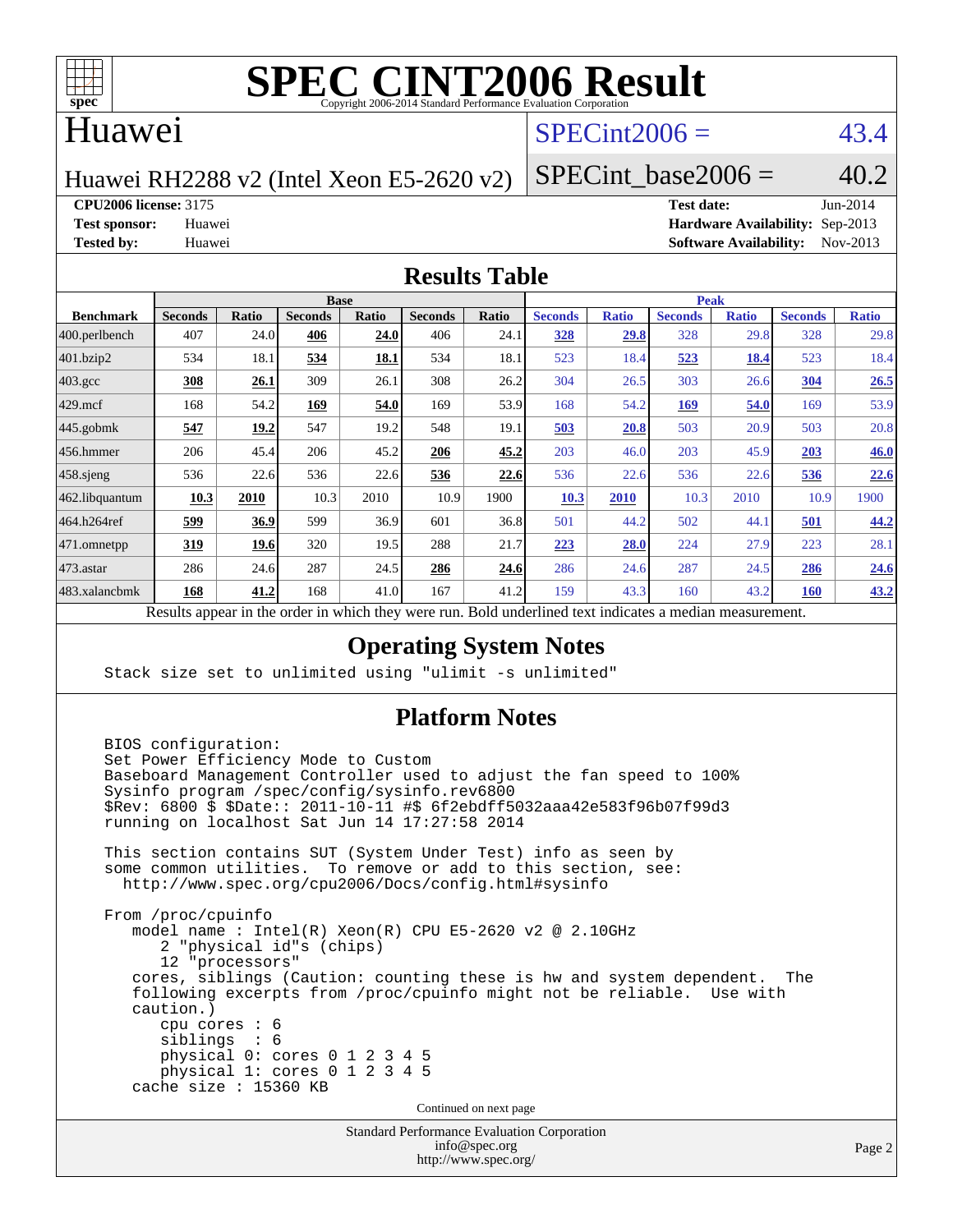

#### **[SPEC CINT2006 Result](http://www.spec.org/auto/cpu2006/Docs/result-fields.html#SPECCINT2006Result)** Copyright 2006-2014 Standard Performance Evaluation Corpor

#### Huawei

 $SPECint2006 = 43.4$  $SPECint2006 = 43.4$ 

Huawei RH2288 v2 (Intel Xeon E5-2620 v2)

SPECint base2006 =  $40.2$ 

**[CPU2006 license:](http://www.spec.org/auto/cpu2006/Docs/result-fields.html#CPU2006license)** 3175 **[Test date:](http://www.spec.org/auto/cpu2006/Docs/result-fields.html#Testdate)** Jun-2014 **[Test sponsor:](http://www.spec.org/auto/cpu2006/Docs/result-fields.html#Testsponsor)** Huawei **[Hardware Availability:](http://www.spec.org/auto/cpu2006/Docs/result-fields.html#HardwareAvailability)** Sep-2013 **[Tested by:](http://www.spec.org/auto/cpu2006/Docs/result-fields.html#Testedby)** Huawei **[Software Availability:](http://www.spec.org/auto/cpu2006/Docs/result-fields.html#SoftwareAvailability)** Nov-2013

#### **[Platform Notes \(Continued\)](http://www.spec.org/auto/cpu2006/Docs/result-fields.html#PlatformNotes)**

 From /proc/meminfo MemTotal: 264478184 kB HugePages\_Total: 0<br>Hugepagesize: 2048 kB Hugepagesize: /usr/bin/lsb\_release -d Red Hat Enterprise Linux Server release 6.5 (Santiago) From /etc/\*release\* /etc/\*version\* redhat-release: Red Hat Enterprise Linux Server release 6.5 (Santiago) system-release: Red Hat Enterprise Linux Server release 6.5 (Santiago) system-release-cpe: cpe:/o:redhat:enterprise\_linux:6server:ga:server uname -a: Linux localhost 2.6.32-431.el6.x86\_64 #1 SMP Sun Nov 10 22:19:54 EST 2013 x86\_64 x86\_64 x86\_64 GNU/Linux run-level 3 Jun 14 17:18 SPEC is set to: /spec Filesystem Type Size Used Avail Use% Mounted on<br>
/dev/sda2 ext4 272G 78G 180G 31% / 78G 180G 31% / Additional information from dmidecode: Memory: 13x Hynix HMT42GR7AFR4C-RD 16 GB 1867 MHz 2 rank 3x Samsung M393B2G70DB0-CMA 16 GB 1867 MHz 2 rank

(End of data from sysinfo program)

#### **[General Notes](http://www.spec.org/auto/cpu2006/Docs/result-fields.html#GeneralNotes)**

Environment variables set by runspec before the start of the run: KMP\_AFFINITY = "granularity=fine,compact,0,1" LD\_LIBRARY\_PATH = "/spec/libs/32:/spec/libs/64" OMP\_NUM\_THREADS = "12"

 Binaries compiled on a system with 2 x Xeon X5645 CPU + 16GB memory using RHEL 6.1 Transparent Huge Pages enabled with: echo always > /sys/kernel/mm/redhat\_transparent\_hugepage/enabled The Huawei RH2288H v2 and Huawei RH2288 v2 and the Huawei RH1288 v2 models are electronically equivalent. The results have been measured on a Huawei RH2288H v2 model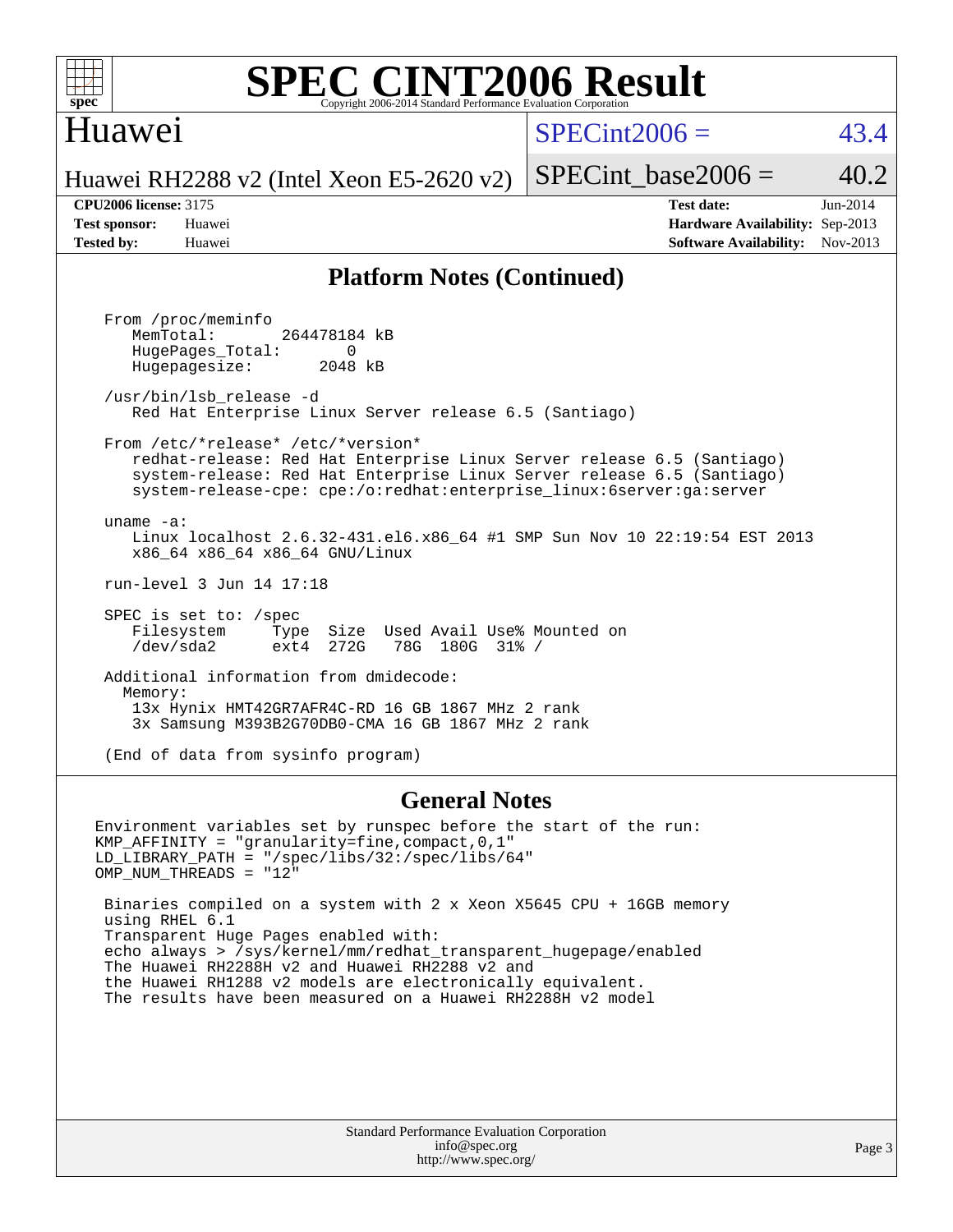

#### Huawei

#### $SPECint2006 = 43.4$  $SPECint2006 = 43.4$

Huawei RH2288 v2 (Intel Xeon E5-2620 v2)

**[CPU2006 license:](http://www.spec.org/auto/cpu2006/Docs/result-fields.html#CPU2006license)** 3175 **[Test date:](http://www.spec.org/auto/cpu2006/Docs/result-fields.html#Testdate)** Jun-2014

SPECint base2006 =  $40.2$ 

**[Test sponsor:](http://www.spec.org/auto/cpu2006/Docs/result-fields.html#Testsponsor)** Huawei **[Hardware Availability:](http://www.spec.org/auto/cpu2006/Docs/result-fields.html#HardwareAvailability)** Sep-2013 **[Tested by:](http://www.spec.org/auto/cpu2006/Docs/result-fields.html#Testedby)** Huawei **[Software Availability:](http://www.spec.org/auto/cpu2006/Docs/result-fields.html#SoftwareAvailability)** Nov-2013

### **[Base Compiler Invocation](http://www.spec.org/auto/cpu2006/Docs/result-fields.html#BaseCompilerInvocation)**

[C benchmarks](http://www.spec.org/auto/cpu2006/Docs/result-fields.html#Cbenchmarks):  $\text{icc}$   $-\text{m64}$ 

[C++ benchmarks:](http://www.spec.org/auto/cpu2006/Docs/result-fields.html#CXXbenchmarks) [icpc -m64](http://www.spec.org/cpu2006/results/res2014q3/cpu2006-20140628-30049.flags.html#user_CXXbase_intel_icpc_64bit_fc66a5337ce925472a5c54ad6a0de310)

#### **[Base Portability Flags](http://www.spec.org/auto/cpu2006/Docs/result-fields.html#BasePortabilityFlags)**

 400.perlbench: [-DSPEC\\_CPU\\_LP64](http://www.spec.org/cpu2006/results/res2014q3/cpu2006-20140628-30049.flags.html#b400.perlbench_basePORTABILITY_DSPEC_CPU_LP64) [-DSPEC\\_CPU\\_LINUX\\_X64](http://www.spec.org/cpu2006/results/res2014q3/cpu2006-20140628-30049.flags.html#b400.perlbench_baseCPORTABILITY_DSPEC_CPU_LINUX_X64) 401.bzip2: [-DSPEC\\_CPU\\_LP64](http://www.spec.org/cpu2006/results/res2014q3/cpu2006-20140628-30049.flags.html#suite_basePORTABILITY401_bzip2_DSPEC_CPU_LP64) 403.gcc: [-DSPEC\\_CPU\\_LP64](http://www.spec.org/cpu2006/results/res2014q3/cpu2006-20140628-30049.flags.html#suite_basePORTABILITY403_gcc_DSPEC_CPU_LP64) 429.mcf: [-DSPEC\\_CPU\\_LP64](http://www.spec.org/cpu2006/results/res2014q3/cpu2006-20140628-30049.flags.html#suite_basePORTABILITY429_mcf_DSPEC_CPU_LP64) 445.gobmk: [-DSPEC\\_CPU\\_LP64](http://www.spec.org/cpu2006/results/res2014q3/cpu2006-20140628-30049.flags.html#suite_basePORTABILITY445_gobmk_DSPEC_CPU_LP64) 456.hmmer: [-DSPEC\\_CPU\\_LP64](http://www.spec.org/cpu2006/results/res2014q3/cpu2006-20140628-30049.flags.html#suite_basePORTABILITY456_hmmer_DSPEC_CPU_LP64) 458.sjeng: [-DSPEC\\_CPU\\_LP64](http://www.spec.org/cpu2006/results/res2014q3/cpu2006-20140628-30049.flags.html#suite_basePORTABILITY458_sjeng_DSPEC_CPU_LP64) 462.libquantum: [-DSPEC\\_CPU\\_LP64](http://www.spec.org/cpu2006/results/res2014q3/cpu2006-20140628-30049.flags.html#suite_basePORTABILITY462_libquantum_DSPEC_CPU_LP64) [-DSPEC\\_CPU\\_LINUX](http://www.spec.org/cpu2006/results/res2014q3/cpu2006-20140628-30049.flags.html#b462.libquantum_baseCPORTABILITY_DSPEC_CPU_LINUX) 464.h264ref: [-DSPEC\\_CPU\\_LP64](http://www.spec.org/cpu2006/results/res2014q3/cpu2006-20140628-30049.flags.html#suite_basePORTABILITY464_h264ref_DSPEC_CPU_LP64) 471.omnetpp: [-DSPEC\\_CPU\\_LP64](http://www.spec.org/cpu2006/results/res2014q3/cpu2006-20140628-30049.flags.html#suite_basePORTABILITY471_omnetpp_DSPEC_CPU_LP64) 473.astar: [-DSPEC\\_CPU\\_LP64](http://www.spec.org/cpu2006/results/res2014q3/cpu2006-20140628-30049.flags.html#suite_basePORTABILITY473_astar_DSPEC_CPU_LP64) 483.xalancbmk: [-DSPEC\\_CPU\\_LP64](http://www.spec.org/cpu2006/results/res2014q3/cpu2006-20140628-30049.flags.html#suite_basePORTABILITY483_xalancbmk_DSPEC_CPU_LP64) [-DSPEC\\_CPU\\_LINUX](http://www.spec.org/cpu2006/results/res2014q3/cpu2006-20140628-30049.flags.html#b483.xalancbmk_baseCXXPORTABILITY_DSPEC_CPU_LINUX)

#### **[Base Optimization Flags](http://www.spec.org/auto/cpu2006/Docs/result-fields.html#BaseOptimizationFlags)**

[C benchmarks](http://www.spec.org/auto/cpu2006/Docs/result-fields.html#Cbenchmarks):

[-xSSE4.2](http://www.spec.org/cpu2006/results/res2014q3/cpu2006-20140628-30049.flags.html#user_CCbase_f-xSSE42_f91528193cf0b216347adb8b939d4107) [-ipo](http://www.spec.org/cpu2006/results/res2014q3/cpu2006-20140628-30049.flags.html#user_CCbase_f-ipo) [-O3](http://www.spec.org/cpu2006/results/res2014q3/cpu2006-20140628-30049.flags.html#user_CCbase_f-O3) [-no-prec-div](http://www.spec.org/cpu2006/results/res2014q3/cpu2006-20140628-30049.flags.html#user_CCbase_f-no-prec-div) [-parallel](http://www.spec.org/cpu2006/results/res2014q3/cpu2006-20140628-30049.flags.html#user_CCbase_f-parallel) [-opt-prefetch](http://www.spec.org/cpu2006/results/res2014q3/cpu2006-20140628-30049.flags.html#user_CCbase_f-opt-prefetch) [-auto-p32](http://www.spec.org/cpu2006/results/res2014q3/cpu2006-20140628-30049.flags.html#user_CCbase_f-auto-p32)

[C++ benchmarks:](http://www.spec.org/auto/cpu2006/Docs/result-fields.html#CXXbenchmarks)

[-xSSE4.2](http://www.spec.org/cpu2006/results/res2014q3/cpu2006-20140628-30049.flags.html#user_CXXbase_f-xSSE42_f91528193cf0b216347adb8b939d4107) [-ipo](http://www.spec.org/cpu2006/results/res2014q3/cpu2006-20140628-30049.flags.html#user_CXXbase_f-ipo) [-O3](http://www.spec.org/cpu2006/results/res2014q3/cpu2006-20140628-30049.flags.html#user_CXXbase_f-O3) [-no-prec-div](http://www.spec.org/cpu2006/results/res2014q3/cpu2006-20140628-30049.flags.html#user_CXXbase_f-no-prec-div) [-opt-prefetch](http://www.spec.org/cpu2006/results/res2014q3/cpu2006-20140628-30049.flags.html#user_CXXbase_f-opt-prefetch) [-auto-p32](http://www.spec.org/cpu2006/results/res2014q3/cpu2006-20140628-30049.flags.html#user_CXXbase_f-auto-p32) [-Wl,-z,muldefs](http://www.spec.org/cpu2006/results/res2014q3/cpu2006-20140628-30049.flags.html#user_CXXbase_link_force_multiple1_74079c344b956b9658436fd1b6dd3a8a) [-L/smartheap -lsmartheap64](http://www.spec.org/cpu2006/results/res2014q3/cpu2006-20140628-30049.flags.html#user_CXXbase_SmartHeap64_5e654037dadeae1fe403ab4b4466e60b)

#### **[Base Other Flags](http://www.spec.org/auto/cpu2006/Docs/result-fields.html#BaseOtherFlags)**

[C benchmarks](http://www.spec.org/auto/cpu2006/Docs/result-fields.html#Cbenchmarks):

403.gcc: [-Dalloca=\\_alloca](http://www.spec.org/cpu2006/results/res2014q3/cpu2006-20140628-30049.flags.html#b403.gcc_baseEXTRA_CFLAGS_Dalloca_be3056838c12de2578596ca5467af7f3)

### **[Peak Compiler Invocation](http://www.spec.org/auto/cpu2006/Docs/result-fields.html#PeakCompilerInvocation)**

[C benchmarks \(except as noted below\)](http://www.spec.org/auto/cpu2006/Docs/result-fields.html#Cbenchmarksexceptasnotedbelow):  $\text{icc}$  -m64

Continued on next page

Standard Performance Evaluation Corporation [info@spec.org](mailto:info@spec.org) <http://www.spec.org/>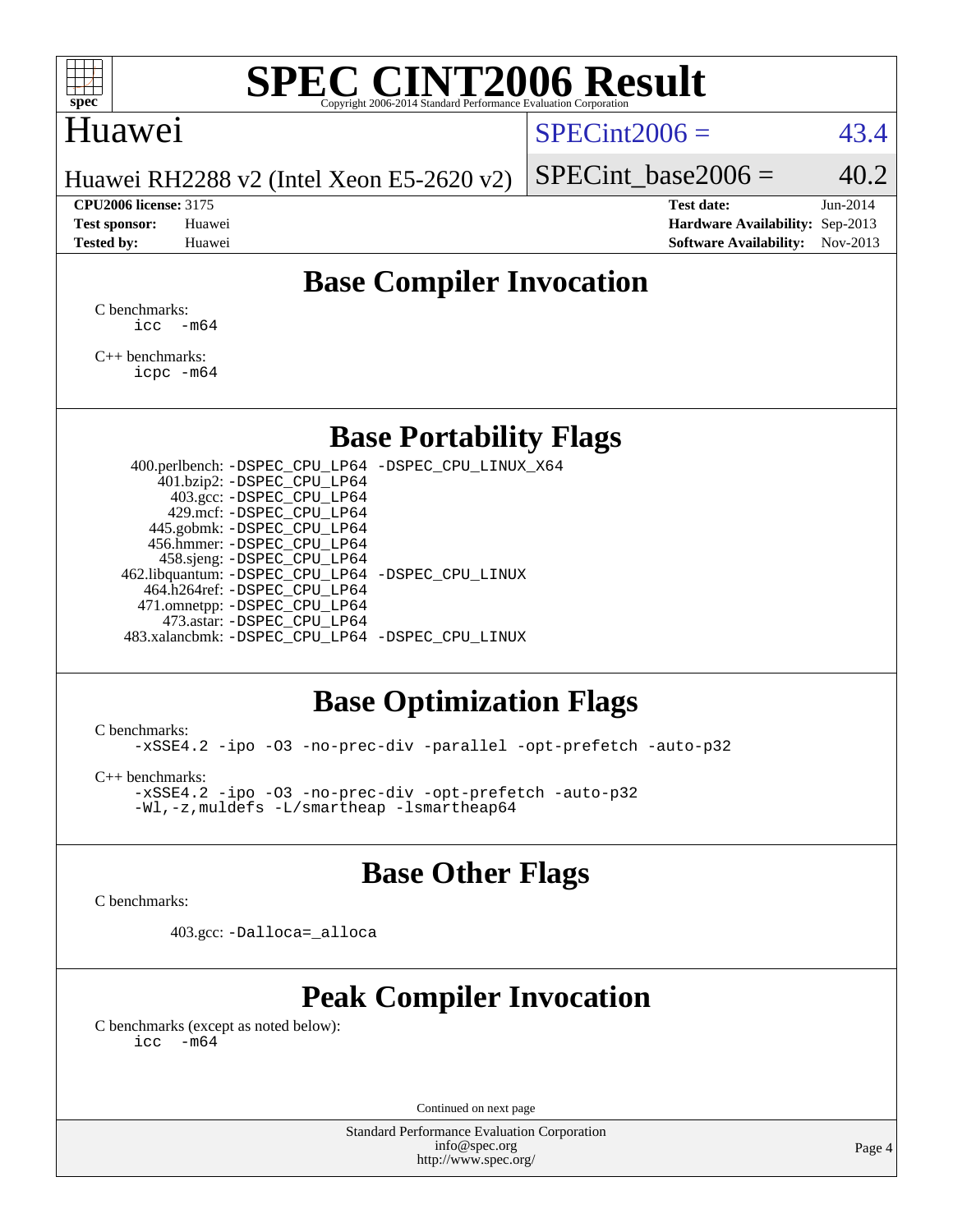

#### Huawei

 $SPECint2006 = 43.4$  $SPECint2006 = 43.4$ 

Huawei RH2288 v2 (Intel Xeon E5-2620 v2)

SPECint base2006 =  $40.2$ 

**[CPU2006 license:](http://www.spec.org/auto/cpu2006/Docs/result-fields.html#CPU2006license)** 3175 **[Test date:](http://www.spec.org/auto/cpu2006/Docs/result-fields.html#Testdate)** Jun-2014 **[Test sponsor:](http://www.spec.org/auto/cpu2006/Docs/result-fields.html#Testsponsor)** Huawei **[Hardware Availability:](http://www.spec.org/auto/cpu2006/Docs/result-fields.html#HardwareAvailability)** Sep-2013 **[Tested by:](http://www.spec.org/auto/cpu2006/Docs/result-fields.html#Testedby)** Huawei **[Software Availability:](http://www.spec.org/auto/cpu2006/Docs/result-fields.html#SoftwareAvailability)** Nov-2013

# **[Peak Compiler Invocation \(Continued\)](http://www.spec.org/auto/cpu2006/Docs/result-fields.html#PeakCompilerInvocation)**

400.perlbench: [icc -m32](http://www.spec.org/cpu2006/results/res2014q3/cpu2006-20140628-30049.flags.html#user_peakCCLD400_perlbench_intel_icc_a6a621f8d50482236b970c6ac5f55f93)

445.gobmk: [icc -m32](http://www.spec.org/cpu2006/results/res2014q3/cpu2006-20140628-30049.flags.html#user_peakCCLD445_gobmk_intel_icc_a6a621f8d50482236b970c6ac5f55f93)

464.h264ref: [icc -m32](http://www.spec.org/cpu2006/results/res2014q3/cpu2006-20140628-30049.flags.html#user_peakCCLD464_h264ref_intel_icc_a6a621f8d50482236b970c6ac5f55f93)

[C++ benchmarks \(except as noted below\):](http://www.spec.org/auto/cpu2006/Docs/result-fields.html#CXXbenchmarksexceptasnotedbelow) [icpc -m32](http://www.spec.org/cpu2006/results/res2014q3/cpu2006-20140628-30049.flags.html#user_CXXpeak_intel_icpc_4e5a5ef1a53fd332b3c49e69c3330699)

473.astar: [icpc -m64](http://www.spec.org/cpu2006/results/res2014q3/cpu2006-20140628-30049.flags.html#user_peakCXXLD473_astar_intel_icpc_64bit_fc66a5337ce925472a5c54ad6a0de310)

#### **[Peak Portability Flags](http://www.spec.org/auto/cpu2006/Docs/result-fields.html#PeakPortabilityFlags)**

```
 400.perlbench: -DSPEC_CPU_LINUX_IA32
     401.bzip2: -DSPEC_CPU_LP64
       403.gcc: -DSPEC_CPU_LP64
      429.mcf: -DSPEC_CPU_LP64
    456.hmmer: -DSPEC_CPU_LP64
     458.sjeng: -DSPEC_CPU_LP64
 462.libquantum: -DSPEC_CPU_LP64 -DSPEC_CPU_LINUX
      473.astar: -DSPEC_CPU_LP64
 483.xalancbmk: -DSPEC_CPU_LINUX
```
## **[Peak Optimization Flags](http://www.spec.org/auto/cpu2006/Docs/result-fields.html#PeakOptimizationFlags)**

[C benchmarks](http://www.spec.org/auto/cpu2006/Docs/result-fields.html#Cbenchmarks):

```
 400.perlbench: -xSSE4.2(pass 2) -prof-gen(pass 1) -ipo(pass 2)
            -O3(pass 2) -no-prec-div(pass 2) -prof-use(pass 2)
           -opt-prefetch -ansi-alias
    401.bzip2: -xSSE4.2(pass 2) -prof-gen(pass 1) -ipo(pass 2)
            -O3(pass 2) -no-prec-div -prof-use(pass 2) -auto-ilp32
            -opt-prefetch -ansi-alias
     403.gcc: -xAVX -ipo -O3 -no-prec-div -inline-calloc
            -opt-malloc-options=3 -auto-ilp32
    429.mcf: basepeak = yes
   445.gobmk: -xSSE4.2(pass 2) -prof-gen(pass 1) -prof-use(pass 2)
            -ansi-alias
   456.hmmer: -xSSE4.2 -ipo -O3 -no-prec-div -unroll2 -auto-ilp32
            -ansi-alias
```
Continued on next page

Standard Performance Evaluation Corporation [info@spec.org](mailto:info@spec.org) <http://www.spec.org/>